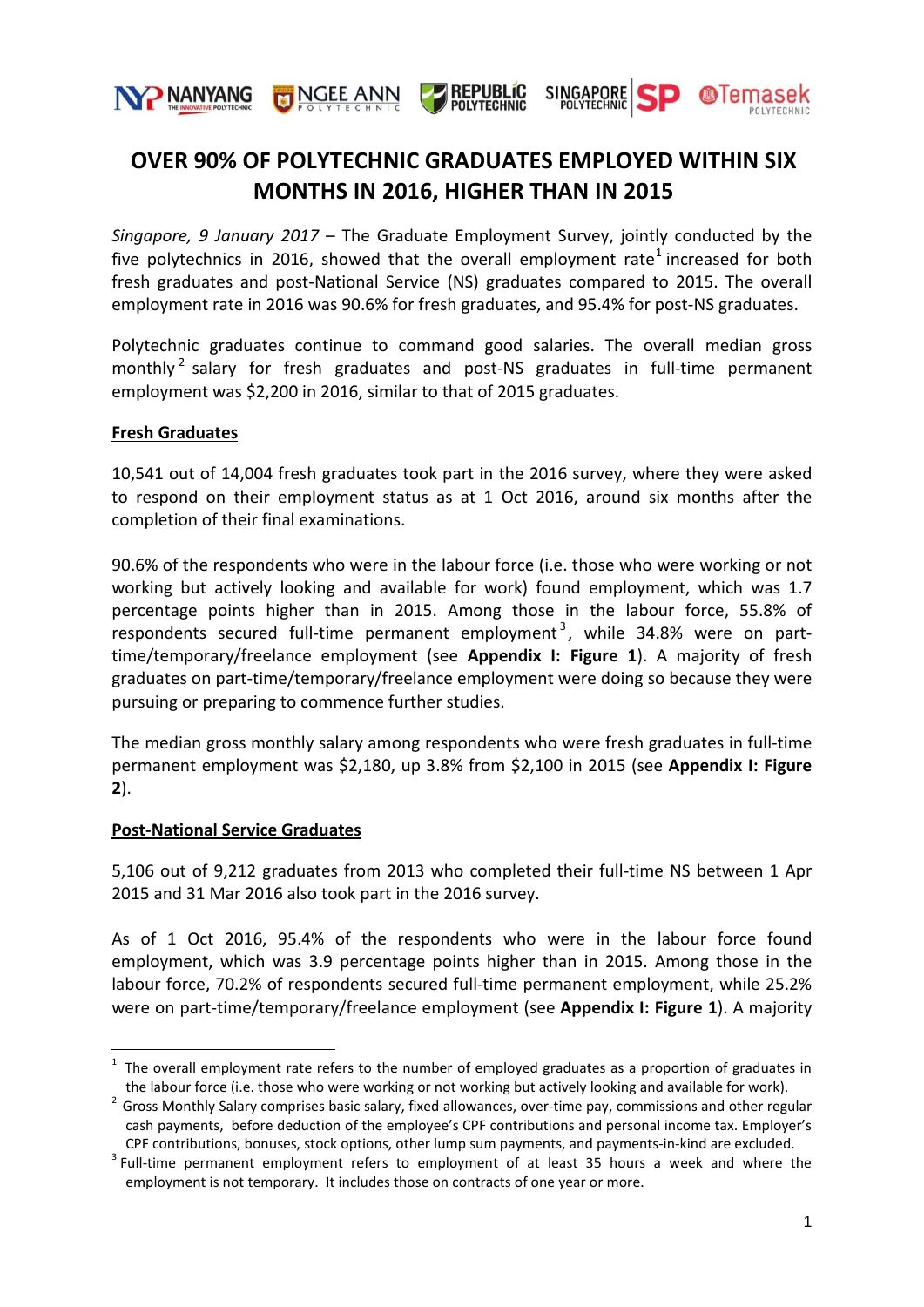of post-NS graduates on part-time/temporary/freelance employment were doing so because they were pursuing or preparing to commence further studies.

The median gross monthly salary of respondents who were post-NS graduates in full-time permanent employment was \$2,517, similar to 2015 (see **Appendix I: Figure 2**).

## **Gross Monthly Salary by Course Category**

Among the full-time permanently employed respondents, both fresh graduates and post-NS graduates from the Health Sciences category earned the highest median gross monthly salary compared to their peers.

|                                                 | <b>Gross Monthly Salary (SGD)</b> |               |                          |               |                                              |               |  |
|-------------------------------------------------|-----------------------------------|---------------|--------------------------|---------------|----------------------------------------------|---------------|--|
| Course Category <sup>4</sup>                    | <b>Fresh Graduates</b>            |               | <b>Post-NS Graduates</b> |               | <b>Fresh and Post-NS</b><br><b>Graduates</b> |               |  |
|                                                 | <b>Mean</b>                       | <b>Median</b> | <b>Mean</b>              | <b>Median</b> | <b>Mean</b>                                  | <b>Median</b> |  |
| <b>Applied Sciences</b>                         | \$2,086                           | \$2,000       | \$2,616                  | \$2,400       | \$2,207                                      | \$2,050       |  |
| Built Environment,<br>Engineering &<br>Maritime | \$2,320                           | \$2,200       | \$2,681                  | \$2,550       | \$2,493                                      | \$2,300       |  |
| Business,<br>Management,<br>Design & Others     | \$2,162                           | \$2,000       | \$2,777                  | \$2,500       | \$2,320                                      | \$2,100       |  |
| <b>Health Sciences</b>                          | \$2,452                           | \$2,400       | \$2,825                  | \$2,800       | \$2,492                                      | \$2,450       |  |
| Information &<br>Digital Technologies           | \$2,181                           | \$2,100       | \$2,662                  | \$2,500       | \$2,384                                      | \$2,220       |  |
| <b>All Courses</b>                              | \$2,251                           | \$2,180       | \$2,706                  | \$2,517       | \$2,397                                      | \$2,200       |  |

**More details of the 2016 survey findings can be found in Appendix I.** 

<span id="page-1-0"></span><sup>4</sup> **Appendix II** lists all diploma courses under each course category.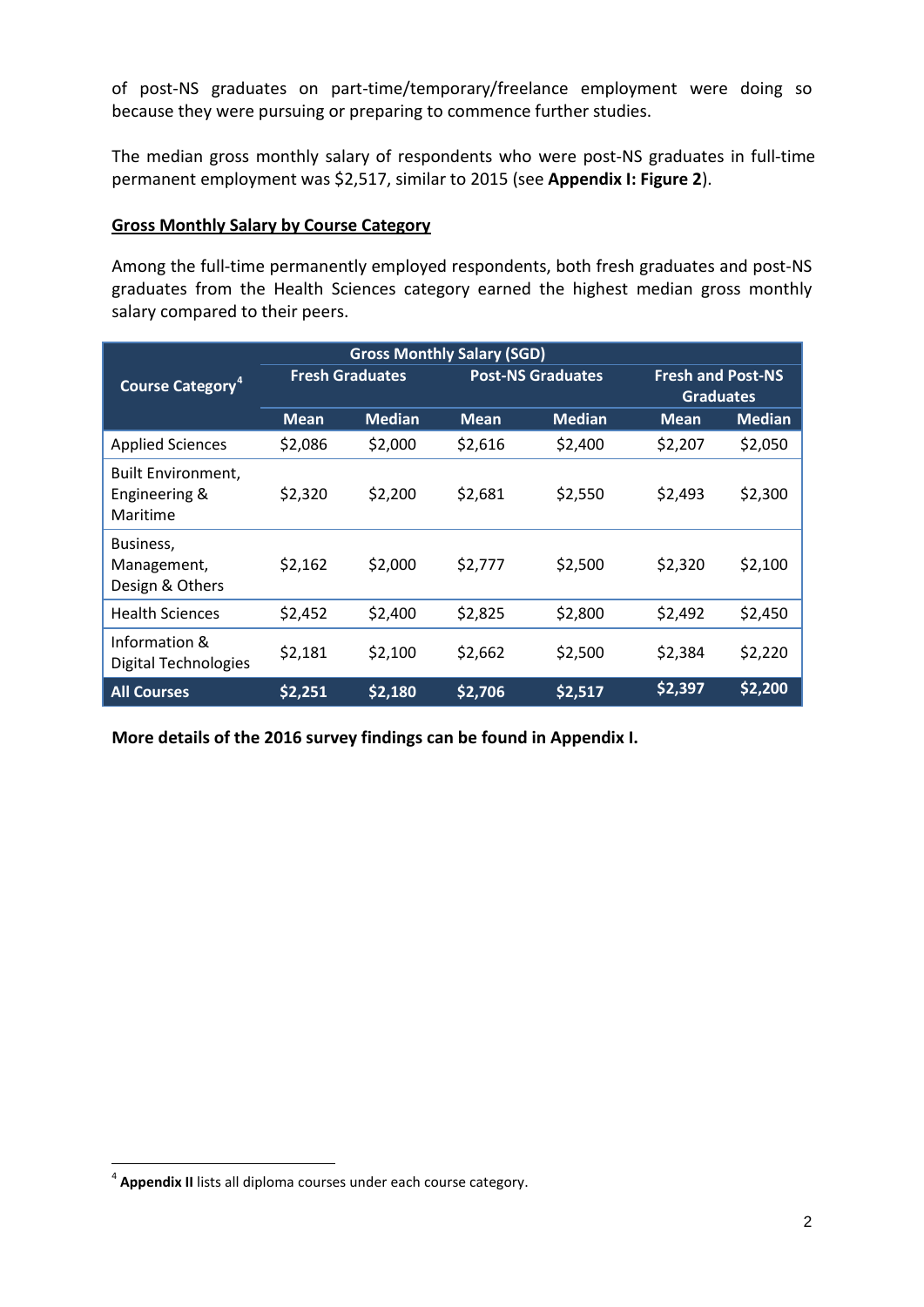## **Media Release Issued by**

#### **Temasek Polytechnic**

Ms Vimala Christie Corporate Communications Tel: 6780 5019 / 9790 0319 Email: [vimalac@tp.edu.sg](mailto:vimalac@tp.edu.sg)

## **Other Media Contacts:**

# **Nanyang Polytechnic**

Ms Wong Cuiyan Communications & Outreach Tel: 6550 0246/ 9764 4034 Email: wong\_cuiyan@nyp.edu.sg

## **Ngee Ann Polytechnic**

Ms Sangeetha Naidu Corporate Communications Office Tel: 6460 6232/ 9487 1706 Email: sangeetha@np.edu.sg

#### **Republic Polytechnic**

Mr Patrick Seng / Mr Julian Soh Office of Corporate Communications Tel: 9767 6701 / 9018 0719 Email: [patrick\\_seng@rp.edu.sg](mailto:patrick_seng@rp.edu.sg) / julian\_soh@rp.edu.sg

## **Singapore Polytechnic**

Mr Frank Chua Department of Communications Tel: 6780 7043 / 9771 7871 Email: frank\_chua@sp.edu.sg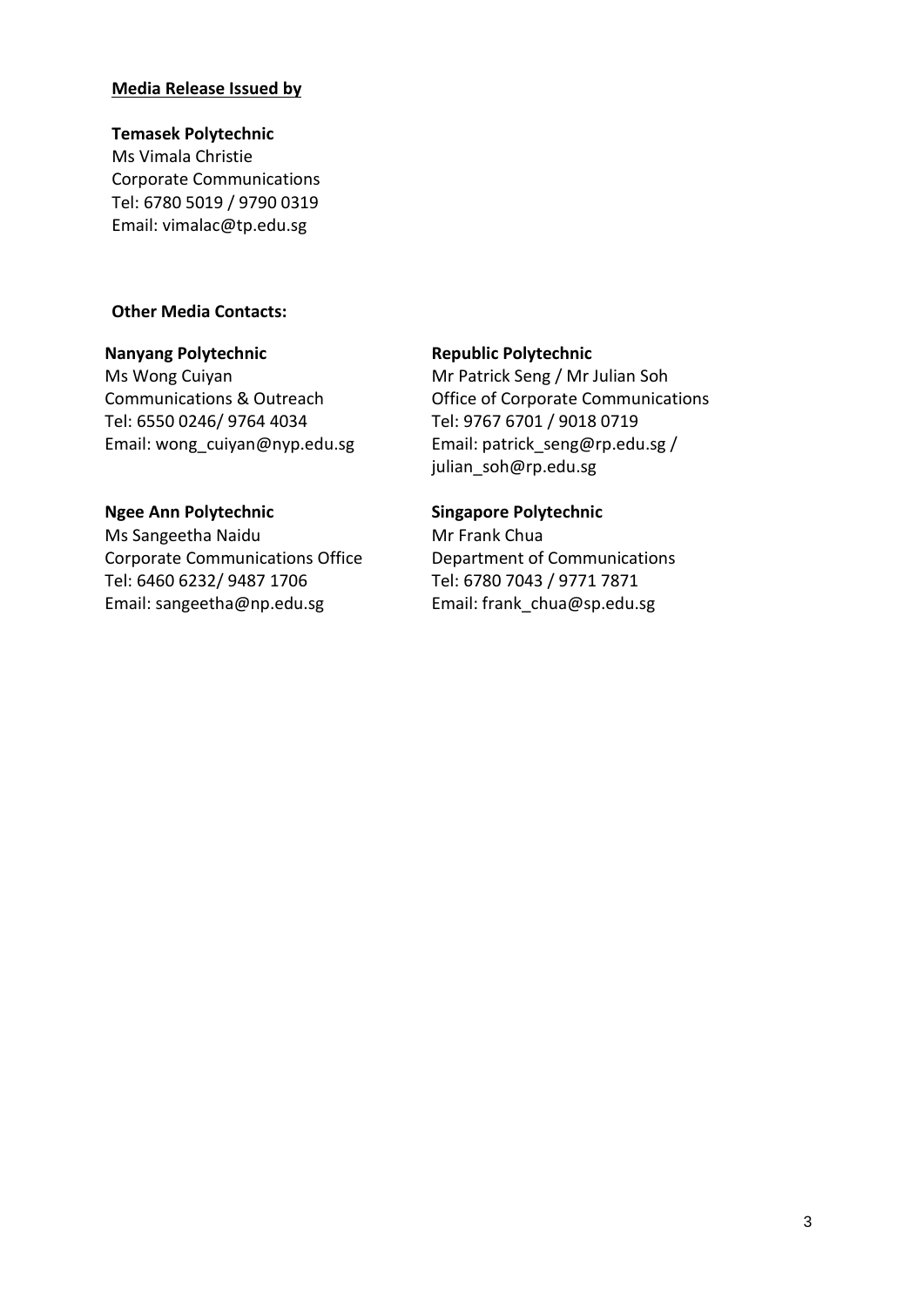



#### **Figure 1:** Employment Rate (%) of Respondents

**Note:** Employment rate figures may not add up due to rounding off.

*Full-time Permanent Employment refers to employment of at least 35 hours a week and where the employment is not temporary. It includes those on contracts of one year or more.*

*Part-time Employment refers to employment of less than 35 hours a week.* 

*Temporary Employment refers to casual, interim or seasonal employment, including those on contracts of less than one year.*

*Freelance Employment refers to those who are hired by a client company on a project basis, and operate their own business without employing any paid worker.*





*Gross Monthly Salary comprises basic salary, fixed allowances, over-time pay, commissions and other regular cash payments, before deduction of the employee's CPF contributions and personal income tax. Employer's CPF contributions, bonuses, stock options, other lump sum payments, and payments-in-kind are excluded.*